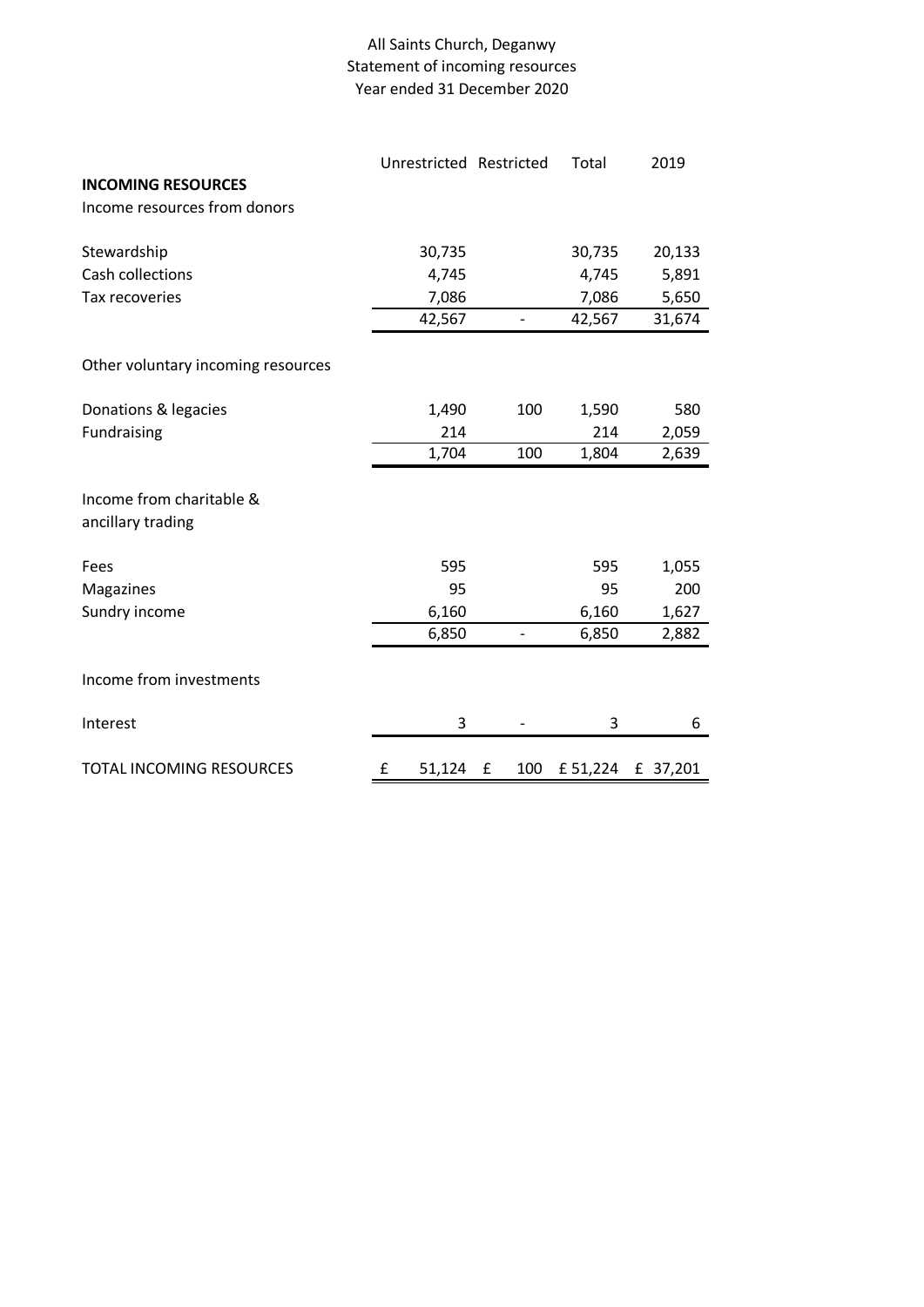## All Saints Church, Deganwy Statement of outgoing resources Year ended 31 December 2020

|                                     | Unrestricted | Restricted               | Total    | 2019    |  |
|-------------------------------------|--------------|--------------------------|----------|---------|--|
| <b>RESOURCES USED</b>               |              |                          |          |         |  |
| Grants                              |              |                          |          |         |  |
| Church overseas                     |              |                          |          |         |  |
|                                     |              |                          |          |         |  |
| - relief & development              |              |                          |          | 253     |  |
| Home missions and other             |              |                          |          |         |  |
| church societies                    | 503          |                          | 503      | 1,663   |  |
|                                     | 503          | $\overline{\phantom{0}}$ | 503      | 1,916   |  |
|                                     |              |                          |          |         |  |
| Activities relating directly to the |              |                          |          |         |  |
| working of the church               |              |                          |          |         |  |
|                                     |              |                          |          |         |  |
| Ministry - diocesan quota           | 19,245       |                          | 19,245   | 18,328  |  |
| Church maintenance                  | 1,038        |                          | 1,038    | 6,864   |  |
| Church - running expenses           | 2,632        |                          | 2,632    | 5,023   |  |
| Sundry expenses                     | 1,720        |                          | 1,720    | 1,804   |  |
|                                     | 24,636       |                          | 24,636   | 32,019  |  |
|                                     |              |                          |          |         |  |
| Fund-raising & publicity            |              |                          |          |         |  |
|                                     |              |                          |          |         |  |
| Cost of fundraising events          |              |                          |          |         |  |
|                                     |              |                          |          |         |  |
| Church management &                 |              |                          |          |         |  |
| administration                      |              |                          |          |         |  |
|                                     |              |                          |          |         |  |
| Printing & stationery and           |              |                          |          |         |  |
| other office expenses               | 126          |                          | 126      | 390     |  |
|                                     |              |                          |          |         |  |
| <b>TOTAL RESOURCES USED</b>         | £<br>25,265  | £                        | £ 25,265 | £34,325 |  |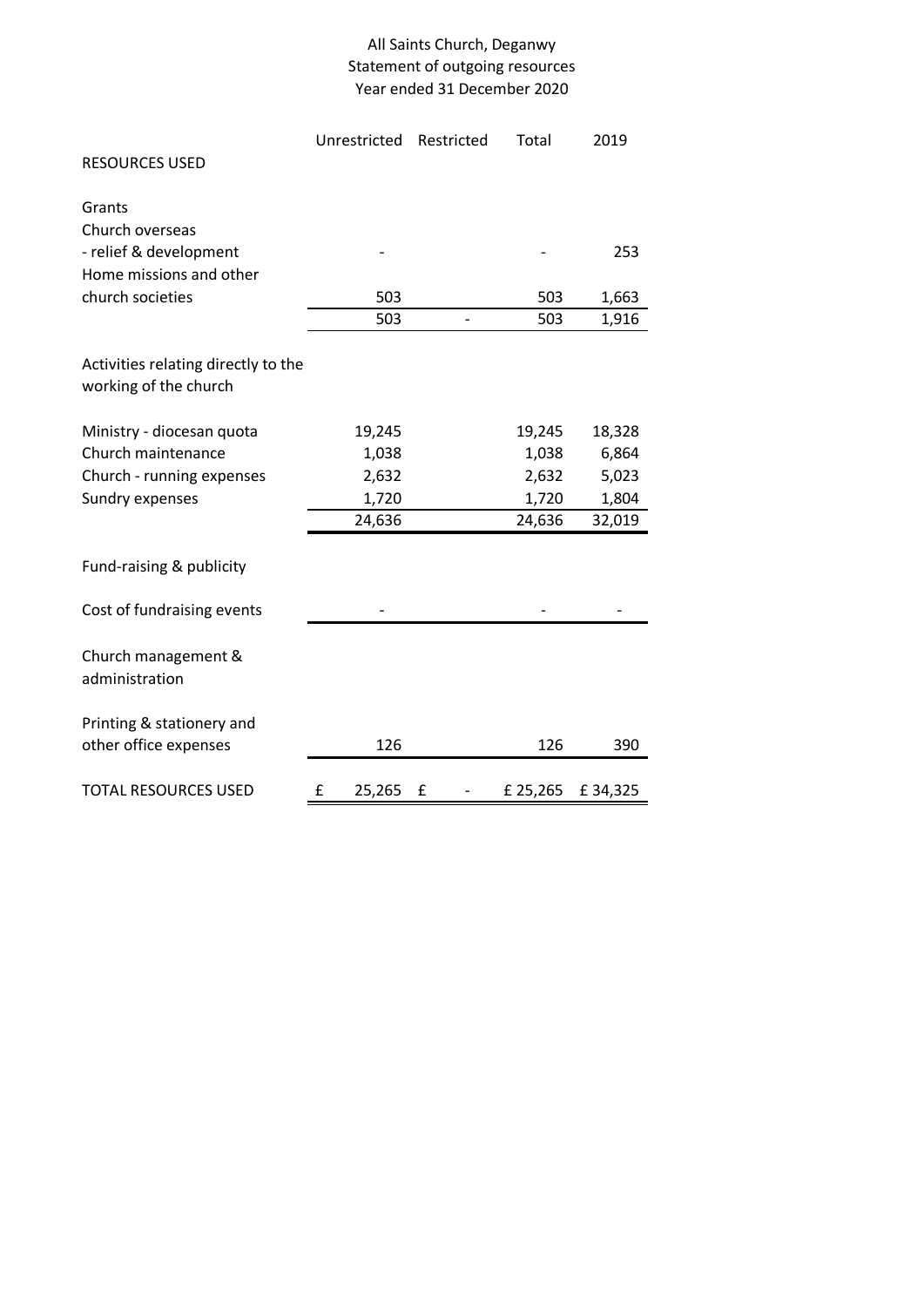## All Saints Church, Deganwy Statement of financial activities Year ended 31 December 2020

|                                     | Unrestricted | Restricted | <b>Total Funds</b> |          |
|-------------------------------------|--------------|------------|--------------------|----------|
|                                     | funds        | funds      | 2020               | 2019     |
| <b>INCOMING RESOURCES</b>           |              |            |                    |          |
| Incoming resources from donors      | 42,567       |            | 42,567             | 31,673   |
| Other voluntary incoming            |              |            |                    |          |
| resources                           | 1,704        | 100        | 1,804              | 2,639    |
| Income from charitable &            |              |            |                    |          |
| ancillary trading                   | 6,850        |            | 6,850              | 2,882    |
| Income from investments             | 3            |            | 3                  | 6        |
| TOTAL INCOMING RESOURCES            | 51,124       | 100        | 51,224             | 37,200   |
|                                     |              |            |                    |          |
| <b>RESOURCES USED</b>               |              |            |                    |          |
| Grants                              | 503          |            | 503                | 1,916    |
| Activities relating directly to the |              |            |                    |          |
| workings of the church              | 24,636       |            | 24,636             | 32,019   |
| Church management &                 |              |            |                    |          |
| administration                      | 126          |            | 126                | 390      |
| <b>TOTAL RESOURCES USED</b>         | 25,265       |            | 25,265             | 34,325   |
|                                     |              |            |                    |          |
| NET INCOMING/(OUTGOING)             |              |            |                    |          |
| <b>RESOURCES</b>                    | 25,859       | 100        | 25,959             | 2,874    |
| Balance brought forward at          |              |            |                    |          |
| 1 January 2020                      | 16,151       | 1,042      |                    | 14,319   |
|                                     |              |            |                    |          |
| Balance carried forward at          |              |            |                    |          |
| 31 December 2020                    | £<br>42,010  | £<br>1,142 | £<br>43,152        | £ 17,193 |
|                                     |              |            |                    |          |